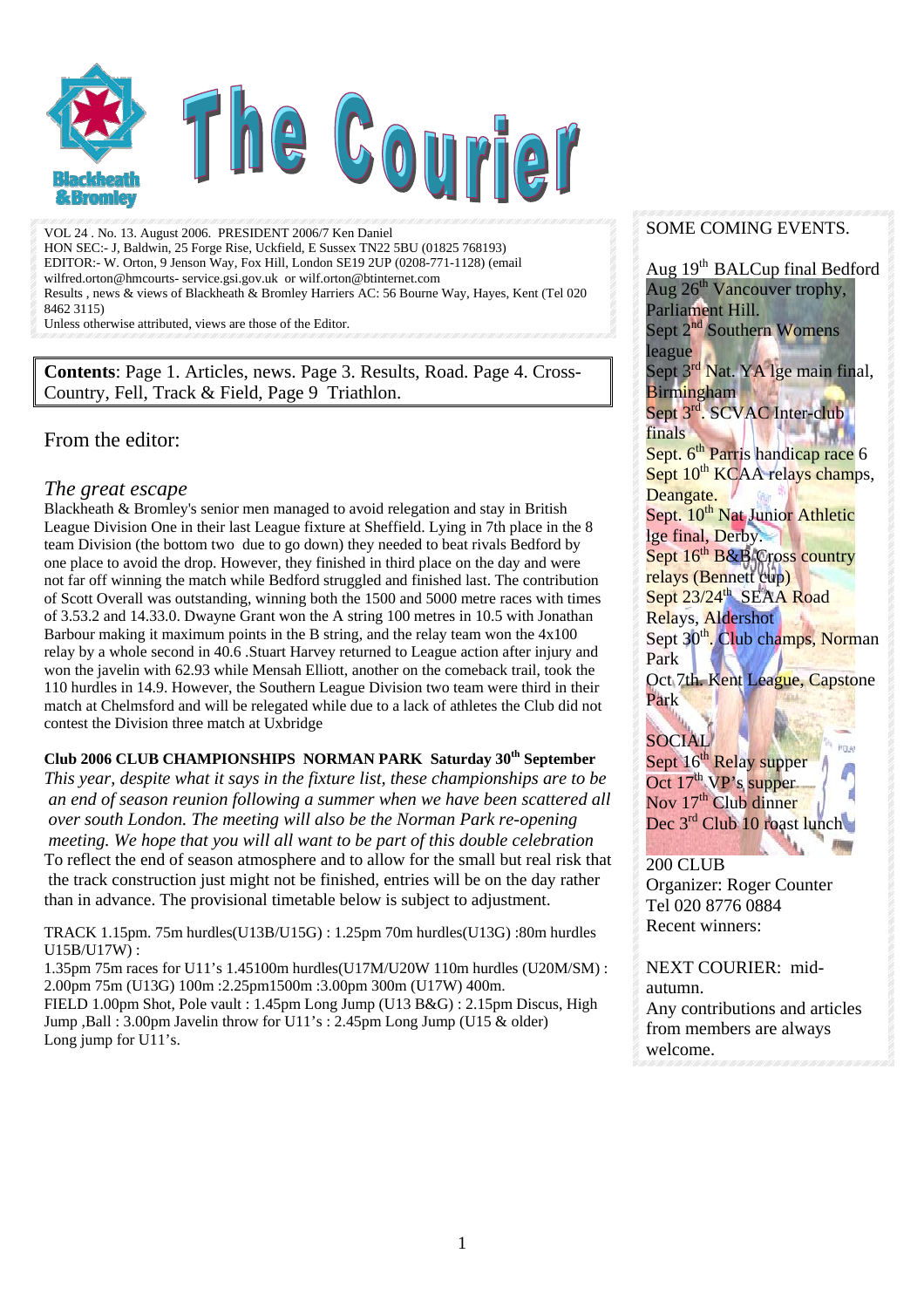#### **Raise funds for Blackheath & Bromley Harriers AC when you shop online**

Blackheath & Bromley Harriers AC has teamed up with easyfundraising.org.uk who provide a great service where you can raise funds for us simply from shopping online. Use as of the 150 retailer links provided on the easyfundraising.org.uk website when you shop and each time a commission is donated back to the club, completely free of charge, many of the UK's best known retailers are participating. Using the site

- 1. to start you need to Register with easyfundraising.org.uk. Registration is completely FREE and you will receive an email confirming your registration has been successful. When you register you simply select Blackheath & Bromley Harriers AC from the drop down list.
- 2. Next, login using your username/password. This is how the system recognises who you are and which cause will benefit when you make purchases.
- 3. Finally, after you have logged in simply select the retailer you wish to use and make your purchase directly with them.

The donations from your purchases will be clearly displayed in your online account (which you can access when you login). Most retailers confirm donations within minutes of placing your order, but please note that some retailers can take up to 30 days to notify easyfundraising.

That's all you need to do! (apart from remembering to return the fundraising website next time you shop online).

#### *Will you need to pay anything extra?*

No. You pay the same prices, exactly as if you visited each retailer's website directly. Using the service will not cost you a penny more than you would pay normally..

#### *How much can you raise?*

Up to 15% of every purchase is donated depending on which retailer you select and what you buy. To see how much will be raised click "donation" located next to each retailer.

#### *Are you dealing with the retailer or with easy fundraising?*

You still deal directly with each retailer. Easyfundraising simply record your visit to their website and reward Blackheath & Bromley Harriers AC if you make any purchases.

#### *Editing the Courier*

Anyone who saw my plea for help in the last edition and would be interested in joining a small editorial team please let me know, as I think that three people working together could turn this into an even better publication.

#### *And finally*

The winter cross-country handicap championship for the Bennett Cup kicks off on the  $16<sup>th</sup>$  of September with the traditional opening event, the Will Bolton memorial cross country relays. Yours truly will be commencing his defence of the Bennett Cup, hoping for great things again this coming season. History suggests that no one defending the trophy will win it again the following year but you never know! The only runner in club history to win it more than once was Peter Stenning in 1950 and 1958 (jointly with P.G Bond). Maybe history will repeat itself (gloat, gloat).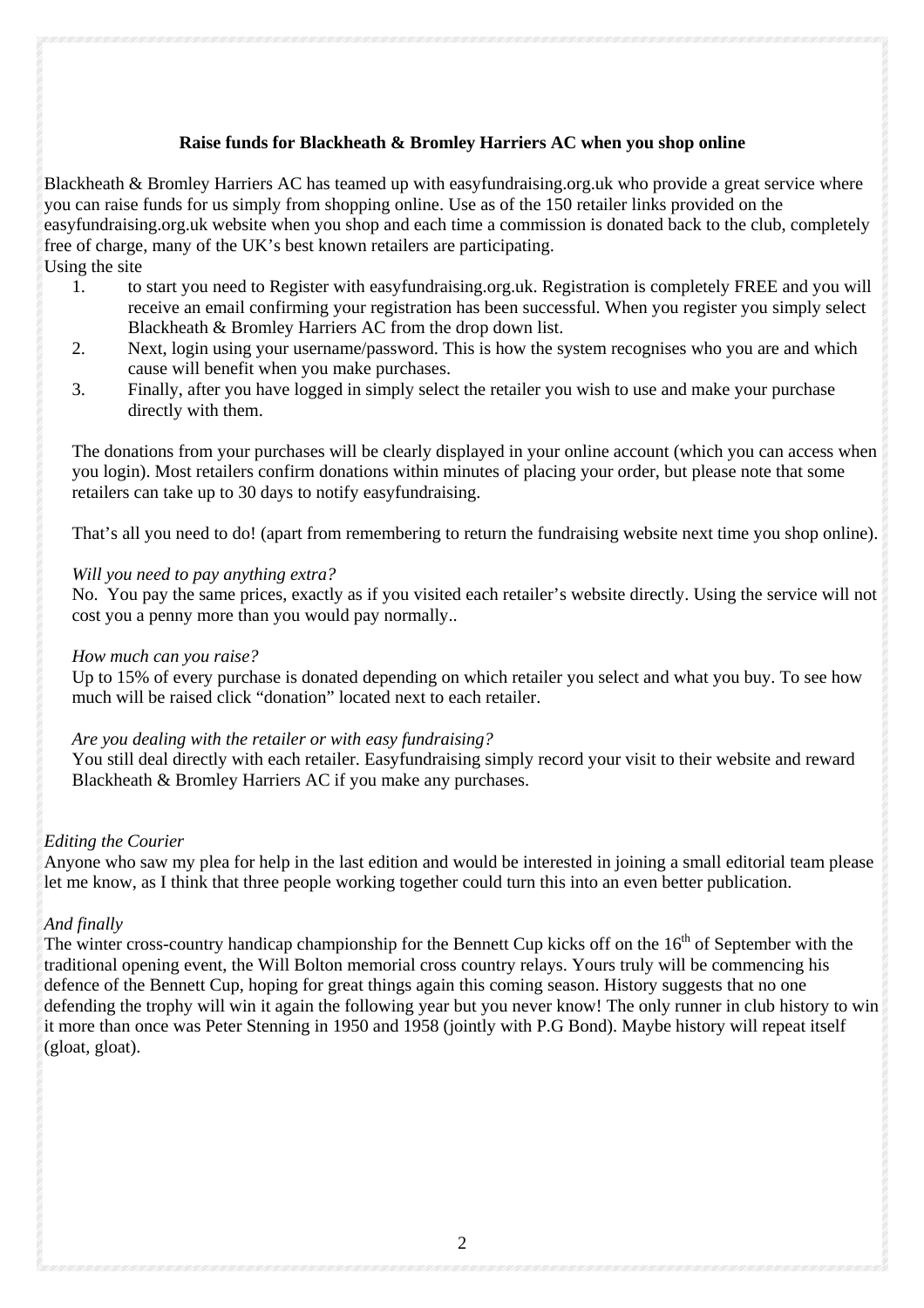## **The Courier August 2006. Results**

# *Road.*

## **Half marathons**

July 23<sup>rd</sup> Dartford Half Marathon. 111<sup>th</sup> D. Mehmed (m40) (1:39.56)- 113. Mm A. McDonough (fv40) (1:40.03)-153. N. Barber (m40)- 165. M. Salmon (m50) (1:44.48)- 176. Ms C. Lodwig (1.45.50)- 341. Ms J. Eastbury (1:59.37)- 348. Ms A. Jelly (fv50) (1:59.50): 560. K. Tyler (m40) (2:41.48).

## **Other distances**

July 2<sup>nd</sup>. Bewl Water 15m. Wadhurst. 23<sup>rd</sup> A. Tucker (m40) (1:41.34)- 102. T. Brightwell (m50) (2:00.17)- 144. R. Strong (v50) (2:08.30)- 212. Ms A. Jelly (fv50) (2:21.03).

July  $9^{\underline{th}}$ . Portsay Aberdeenshire 10k. G. Murray (m70) (64.01)

July 12<sup>th</sup>. Johnson Bowl walk, Hayes. 1. S. Lightman (38.55)- 2. P. Hannell (39.03)- 3. R. Brown (40.03)- 4. N. Simmons (40.53)- 5. A. Pickering (42.21)- 6. D. Hoben (45.33).

July 23rd. Julie Button Memorial 10km. Elmbridge. 204th. W. Orton ( 44.31). *(winner S. Major (SLH) 32.05)*  August  $1^{\underline{\text{st}}}$ . Bromley Vets 2m handicap series. Norman Park, Bromley. 2. R. Brown (11.55)-4. M. Compton (12.47) (net times given)

## **Roy Parris Memorial Handicap Series.** (net time given in italics)

**Race 4. July 19th** 1. Bryony Proctor 33:12/*19:12* (1st F)- 2. Rob Drake 33:17/*19:02* (3rd M)- 3. Craig Daly 33:18/*27:18*- 4. Bernie Bater 33:24/*18:24* (2nd M)- 5. Mick Jones 33:34/*18:19* (1st M)- 6. Mike Gasson 33:39/*24:09* - 7. David Carton 33:48/*20:48* - 8. Jason Daly 33:56/*19:26* - 9. Richard Penfold 33:59/*19:44*- 10. Gary Cook 34:04/*19:19*- 11. Pete Rogers 34:08/*20:08*- 12.Barry Wetherilt 34:12/*20:42* -13. Clare Lodwig 34:20/*21:50* (3rd F) 14. Chris Pike 34:35/*21:20* -15. Mark Compton 34:40/*21:55* -16. Sophie Cowper 35:09/*21:09* (2nd F)- 17. Mike Cronin 35:15/*22:15* -18. Trevor Delahoy 36:25/*25:40* - 19. Martin Lundie 36:48/*31:03* -20. Leo Swan 36:49/*22:34* – 21. Dave Leal DNF.

**Race 5. August 16<sup>th</sup> 1.** David Carton (32.37/19.57)- 2. Rhiannion Lloyd (33.12/23.42)- 3. Mick Jones (33.15/*18.00*)(**2nd M**)- 4. Mark Compton (33.22/*20.52*)- 5. Sophie Cowper (33.27/*20.57*)(**2nd F**)- 6. Bryony Proctor (33.29/*18.44*)(**1st F**)- 7. Rob Drake (33.30/*18.30*)(**3rd M)-** 8. Barry Wetherilt (33.32/*20.17*)-9. Steve Pairman (33.33/*18.33*)- 10. Graham Coates (33.34/*18.34*)- 11. Darryl Hilliar (33.35/*17.35*)(1st M)- 12. Kate Jones (33.27/*22.07*)(**3rd F**)- 13. Jim Bailey (33.43/*20.13*)- 14. Colin McEntee (33.47/*20.47*)- 15. Jason Daly (33.51/*19.51*)- 16. John Copley (33.56/*23.41*)- 17. Trevor Delahoy (34.11/*24.41*)- 18. Andy Tucker (34.13/*18.58*)- 19. Craig Daly (34.18/*28.18*)- 20. Mike Cronin (34.19/*21.19*)- 21. Wilf Orton (34.24/*22.09*)-22. Steve Eccles (34.26/*21.41*)- 23. Gary Williams (34.28/*19.28*)- 24. Martin Lundie (35.20/*29.20*)- 25. Terry Brightwell (36.29/*23.09*)

## *Cross Country*

July 23rd. Fairlands Valley Marathon. D. King (4:00.58)- B. Smith (4.00.58) *(Dave King's 100th Marathon)* July 9th. Beccehamians RFC 10 mile run, Sparrow's Den. 3. D. Hilliar (1:03.35)- 4. A. Tucker (1:5.02)- 5. S. Pairman (1:06.55)- 11. R. Brown (1:11.15)- 16. A. McDonough (1:13.54) (1st F)- 19. T. Brightwell (1 :07.38)- 22. K. Pratten  $(1:18.08)(2<sup>nd</sup> F)$ - 29. W. Orton  $(1:20.42)$ - 47. A. Jelly  $(1:31.34)$ .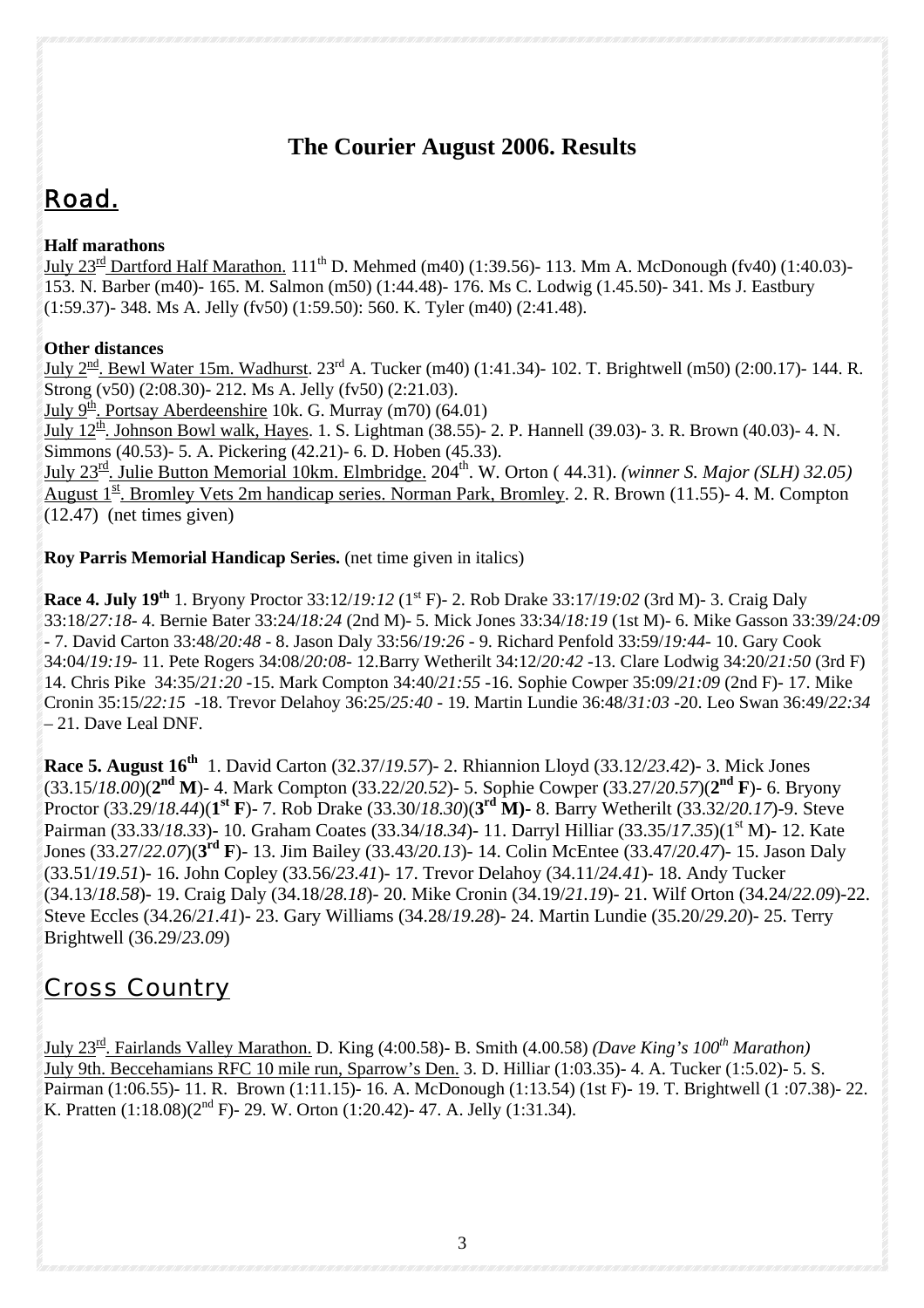## *Fell*

June 15th. Walsh two lads fell 5 mile, Horwich, Nr Bolton. 67th . N. Barber (41.53)

## *Track and field (A and B indicate A and B string)*

#### June  $18<sup>th</sup>$ . SEAA champs at Crystal Palace

**Senior Men**. 100m heats.  $4^{\text{th}}$ . J. Barbour (10.92)-. 3<sup>rd</sup> D. Bovell(10.88)- 100m semi-final 3<sup>rd</sup> J Barbour(10.75)-6<sup>th</sup>. D. Bovell(10.88)- 100mfinal 5<sup>th</sup>. J.Barbour (10.65): 200m heats 1. D.Grant (21.31)-3.D.Bovell(22.20)- semi-finals 1.D.Grant (21.51)-6. D.Bovell (22.49)- final. 2nd. D. Grant (21.43): 400m heats A. 3rd. N. Simpson (49.41)- B. 3rd. I. Allerton(49.56)- s-f  $4^{th}$ . N.Simpson (48.55)I. Allerton (49.71)- final.  $5^{th}$ .N. Simpson(49.38)- 7. I. Allerton (50.33): 800M heats. 4<sup>th</sup>. I. Airey (1.56.60): 1500m heats 3. J. Atkinson (4.01.40)-final 1<sup>st</sup>. JAtkinson (3.47.49): 5000m 11<sup>th</sup>. P.Tucker (15.29.44): 400mh. heats.  $3^{rd}$ . E. Harrison(54.4)- final  $4^{th}$ . E. Harrison(53.60): $7^{th}$ . P. Sutherland(M40) (58.00): TJ  $4^{th}$  S. Bobb (14.87): PV  $5^{th}$ . T. Robinson (4.20)- PV.  $6^{th}$ . A. Williams(M50)(4.00).

**Senior Women.** 100m Heats.  $2^{nd}$ . K.Benneworth(12.2)  $4^{th}$ . V. Cole (12.44)-1<sup>st</sup>. M. Douglas (11.98)- Final  $2^{nd}$ . M. Douglas  $(11.75)4^{\text{th}}$ . K. Benneworth  $(12.1)$ : 200m heats  $3^{\text{rd}}$ . V. Cole  $(25.50)$ -  $5^{\text{th}}$ . S. Singer  $(26.22)$ -  $1^{\text{st}}$ . M. Douglas  $(24.50)-8$ <sup>th</sup> V.Cole (25.36): 400m heats 4<sup>th</sup>.S. Singer (57.60): 800m heats 3<sup>rd</sup> B.Clayton(2.14.05)- 800m. f. 3<sup>rd</sup>. B. Clayton(2.10.21): 2000S/C 2<sup>nd</sup> S.Henry (7.15.13): JT  $4^{\text{th}}$ . C.Lawrence (44.62): LJ 2<sup>nd</sup> K. Benneworth (5.91): PV E. Hughes (N/H): TJ  $3<sup>rd</sup>$ . S. Alaneme (12.37).

**U17 Women.** 400m heats 4. V. Nakangu (58.54): DT(1) 2<sup>nd</sup> S. Brown (42.62).

**U20Men.** 200m heats 1. D. Doyley (21.76)- 1. D. Haque (22.21)- SFinal. 1. D. Doyley (21.64)- 4. D.Haque (21.89)- Final. 2. D. Haque (21.40)- F. 4. D. Doyley (21.64): 400m heats 2. S. Blackwell (50.79)- D.Parsons (DNF)- 4.A. Babb (50.86- Sfinal. 5. S. Blackwell (51.86)- Sfinal 4. A. Babb (50.44)- final A. Babb (DNF): 800m heats 2. J.Poole(1.56.5)- heats R. Davies (DNF)- final 7.J. Poole (1.56.90): 110m H heats 4. M. Shoker (16.74)- heats 1. A. AlAmeen (14.94)- heats rd 2. 2.A. Al Ameen (14.96): 400m H (91.4) heats. A. 6. A. Healy (64.46): HT(6) 1. Amir Williamson (68.97)- 2. Alistair Williamson (58.27): LJ 1. J. Lindor Thomas (7.17m): PV 3. S. Huggins (4.20) **U20 Women**. 100m heats 3. A. Shand-Whittingham(12.31): 200m heats 1. A. Godsell (24.85)- 3. A. Shand-Whittingham (25.06): finals 3. A. Godsell (24.75)- 5. A. Shand-Whittingham (25.13): 400m heats 2. R.Syrocki (57.62): Final. 2. R. Srocki (56.67) :1500m heats 5. B. Proctor (4.49.86): 400mH heats (76.2) 1. C. Cooper (61.90): - 2. K. Murray (62.93)- final 5.K. Murray (62.87): DT(1) 4. F. Clark (35.81m): HJ 5. A. Smith (1.60m): HT(4) 1. R. Blackie (56.74m)- 2. V. Thomas (53.22m): JT(600)2. J. Dodd (43.97m): LJ 3. E. Martin (5.50m): SP(4) 4. F. Clark (10.32m): TJ 7. J. Castell-Thomas (1.09m).

July  $3^{\text{rd}}$  British League - Carlisle 100m A.  $3^{\text{rd}}$  .Jonathan Barbour (10.83) –B.  $2^{\text{nd}}$  Danny Doyley(10.89) : 200m. A. 3<sup>rd</sup> . Danny Doyley (21.71)- B. 1<sup>st</sup> Julian Golding (21.40): 400m A. 4<sup>th</sup> . Neil Simpson (49.26) –B. 7<sup>th</sup> . Ian Allerton (50.61) : 800m A. 7<sup>th</sup> . Jamie Atkinson (1.58.42) – B. 7<sup>th</sup> Dan Ryan (2.01.46) : 1500m A. 8<sup>th</sup>. Nick Gasson (4.08.12)- DNF Jamie Atkinson: 5000m A. 5<sup>th</sup> . Peter Tucker (15.30.94)-B. 8<sup>th</sup> . Steve Holmes (18.09.86): 3000 S/C A. 8<sup>th</sup> . Alex Bruce- Littlewood (10.45.30)- B. 5<sup>th</sup> . Richard Hall (11.25.01):110m H A..7<sup>th</sup> Paul Sutherland (16.69)- B.7<sup>th</sup>. Richard Holt (17.63): 400m H 3<sup>rd</sup>. Ed Harrison (54.30)- B. 6<sup>th</sup>. Paul Sutherland (57.91): L. Jump A.  $7<sup>th</sup>$ . Sam Bobb (6.45)- B.  $5<sup>th</sup>$ . Bomene Barikor (6.24): Tjump A. 6<sup>th</sup> Sam Bobb (14.38)- B.  $3^{rd}$ . Bomene Barikor (12.25): H jump A.  $7^{th}$ . Bomene Barikor (1.80)- B.  $7^{th}$ . Neil Simpson (1.75): PV. A.  $4^{\text{th}}$  . Scott Huggins (4.50)- B. 3<sup>rd</sup> . Allan Williams (4.00): shot. A.  $8^{\text{th}}$  . Paul Sutherland (7.47)-B.  $8^{\text{th}}$  . Richard Holt (7.15): Hammer A.  $5<sup>th</sup>$ . Alistair Williamson (50.42m)- B.  $8<sup>th</sup>$ . Richard Holt (13.24): Discus A.  $8<sup>th</sup>$ . Alistair Williamson (35.31)- B.  $7<sup>th</sup>$ . Paul Sutherland (23.73) : Jav throw A. Paul Sutherland (33.70)- B.7<sup>th</sup>. Richard Holt (26.86):  $4x100 \, 2^{nd}$  (Julia Golding, Jonathan Barbour, Danny Doyley, Duayne Bovell)(41.96): 4x400 4th (Neil Simpson,Bomene Barikor,Ed Harrison,Ian Allerton (3.18.19) *Blackheath & Bromley finished*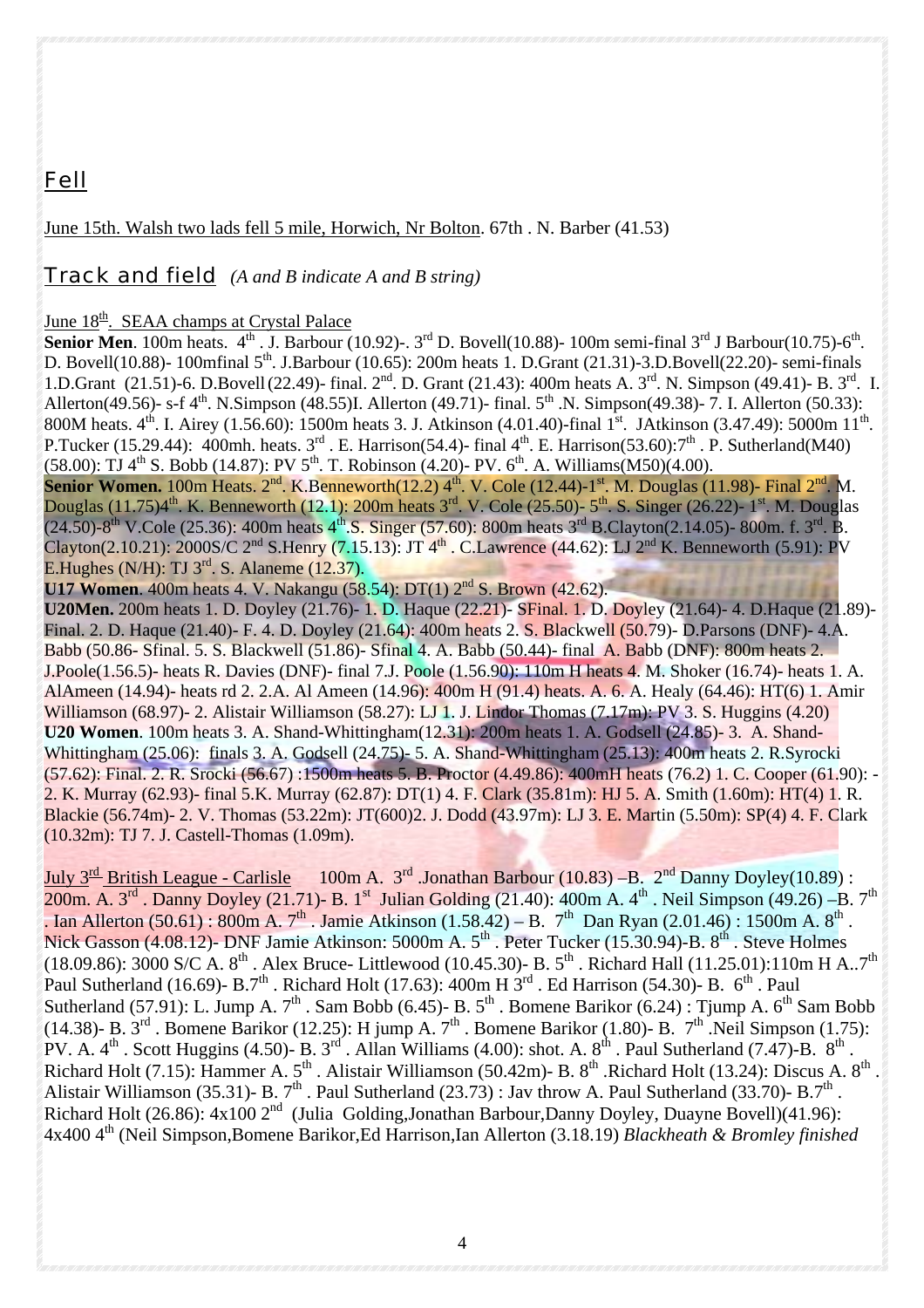### *8th with 206 points*

June  $18<sup>th</sup>$  - Kent Young Athletes League - Bexley

U13 GIRLS Shot 1. Mollie Norris (6.81)-1. Laura Ashley Ward (6.71): 70m H 3. Kelly Davey (13.7) –2. Jessica Jones (16.1): 600m 4. Jessica Jones (2.05) – 2. Laura Ashley Ward (2.10.03): Discus 1. Mollie Norris (17.31)-1. Sian Duffy (12.09): 175m 3. Rebecca Ella (11.3)-2. Ayoni Williams (11.4): Long Jump 3. Ellie Duffy Penny (3.21) 4.Victoria Nicol Smith (3.45) :150m Sian Duffy (21.4) 2nd-Victoria Russell (24.33): High Jump 4. Georgina Chew1.00- 4. Hannah Cook (1.15): 1000m 4.Siobhan Parr (3.54.7)-1. Victoria Russell (3.55.3): Javelin 1. Mollie Norris (13.56)- 1. Ellie Dumper (14.94): 2000m Walk 2. Georgina Chew (14.26)-1. Siobhan Parr (14.28): 4 x 100m Relay 1st (Sian Duffy,Letitia Noel,Christine Lyston,Amara Jacobs) (54.4) *Total Points 179 Match Position 1st* 

June  $25<sup>th</sup>$  Young Athletes Junior League Southern premier, Battersea Park.

**U13 Girls** HighJump A. 4. Christine Lyston (1.20)- B. 2. Hannah Cook (1.152):150m A. 2. Letitia Noel (20.3)- B. 1. Christine Lyston (21.4) : 80m A.. 4. Georgina Chew (2.36.4)- B. 2. Nancy Carney Holland (2.38.0) Shot A. 3. Kelly Davey (7.75)-B. 1.Mollie Norris (7.31): 70m Hurdles A. 1. Sian Duffy (12.0)- B. 1.Kelly Davey (13.5): Long Jump A. 1. Lauren Stevens (4.19m)- B. 1.Letitia Noel (3.87m): 1200m A. 3.Hannah Cook (4.34.4)- B. 2.Jessica Jones (4.52.0): 75m A. 3. Letitia Noel (10.6)- B. 1.Amara Jacobs (10.7)|: 4 x 100m Relay 1st (Christine Lyston,Sian Duffy, Amara Jacobs Letitia Noel) (55.1) *Team1st with 54Points* 

**U15 Girls** Long Jump A. 3. S. Hurlock (4.63)- B. L Forbes-Morris 4.60 G. Shepherd 26.52ndJ. Raikes 28.1 2nd: 800m 2. J. Saville (2.23.2)- B. 1<sup>st</sup> S. Gordon (2.29.8): HighJump A. 1<sup>st</sup> J. Matthews (1.67)- B. 1<sup>st</sup> N. Nelson-Roberts (1.50): Discus A. 1<sup>st</sup>. E. Patten (21.78)- B. 1<sup>st</sup> N. George (12.9): Javelin A. 2<sup>nd</sup> H. Silvester (22.55)- B. 1<sup>st</sup> N. George (17.69) :100m A.  $2^{nd}$  D. Annon (13.4) – B.  $2^{nd}$  R. Cook (13.8): Shot A.  $1^{st}$ . E Patten (8.56)- B.  $2^{nd}$  N. George (7.26): 1500m A. 1st. M. Fewster (5.01.0)- B. 1st. D. Critchley (5.06.1): 4 x 100Relay  $2^{nd}$  (1. S. Hurlock ,2. J. Saville 3. J. Raikes, 4. R. Cook) (52.2) *Total Points 73, Match Position 1st*

**U17 Women** Hammer A. 1<sup>st</sup>. Oyebanke Jemiyo (35.37)- B. 1<sup>st</sup>. Shaunagh Brown (23.80): 300mHurdles 1<sup>st</sup>. A. Sarah McLellan( 46.11)- B.1st. Rebecca Haywood (49.8): LongJump A. 1st. Isabel Ivy (5.22)- B. 1st Lauren Blackie (4.95): 200m A. 3<sup>rd</sup> Katrina Cosby (26.5)- B. 2<sup>nd</sup> Sarah Harrison (27.1): 800m A. 2<sup>nd</sup> Rebecca Taylor (2.25.8)- B. 1<sup>st</sup> Sarah McLellan (2.28.1): PoleVault A. Emily Godley (CAN) – B. Rachel Arnheim (CAN): High Jump A.  $2^{nd}$ . Rebecca Haywood (1.40m)- B. 2<sup>nd</sup> Jessica Harding (1.40m): Discus A. 1<sup>st</sup> Shaunagh Brown (41.14m)- B. Oyebanke Jemiyo N/T: 3000m A. 2<sup>nd</sup> Catherine Chambers (12.11.1) –B. 1<sup>st</sup> Hannah Garcia (12.15.7): 80mHurdles A. 1<sup>st</sup> Sarah McLellan (13.0)- B. 1. Julia Stacey (13.6):  $300m$  A.  $2<sup>nd</sup>$  Isabel Ivy (42.5)- B.1<sup>st</sup> Katrina Cosby (42.7): Javelin A. 1<sup>st</sup> Sarah McGuire (28.47m)- B. 3<sup>rd</sup> Chloe Shaw (12.01m): 100m A. 3<sup>rd</sup> Lauren Blackie (12.8)- B. 3<sup>rd</sup> Sarah Harrison (13.0): Shot A. 1st Shaunagh Brown (11.06m)- B. 1.Sarah McGuire (9.78m): 1500m A. 4. Jessica Harding (6.42.9): TripleJump A.  $2<sup>nd</sup>$  Isabel Ivy (10.65)- B. 1. Emily Godley (10.20): 4 x 100m Relay 1<sup>st</sup> (Sarah Harrison, Emily Godley, Katrina Cosby, Lauren Blackie) (50.9): 4 x 300m Relay 1st (Sarah McLellan, Rebecca Haywood, Katrina Cosby, Isabel Ivy) (2.57).

*U17 GIRLS Total Points 102Match Position 1st GIRLS' TEAMTotal Points 229Match Position 1st COMBINED BOYS/GIRLS' TEAM Total Points 446 Match Position 2nd* 

## July 16<sup>th</sup> - National Junior Athletic League - Ware

Men. 100m A.  $2<sup>nd</sup>$  D Doyley (10.7)-B.  $5<sup>th</sup>$  M Crooks (11.9): 200m A.  $6<sup>th</sup>$  S. Blackwell (22.8)-  $6<sup>th</sup>$  M. Crooks (24.00): 400m A. 4<sup>th</sup> A. Babb (51.00)- B. 3<sup>rd</sup> A. Stockdale (53.3): 800m A. 7<sup>th</sup> R. Daniel (2.15:1)- B. 5<sup>th</sup> R. D'Angelo (2.09:5): 1500m A. 7<sup>th</sup> D. Brewer (4.19:5)- B. 6<sup>th</sup> C Ward (4.40:2): 3000m A. 7<sup>th</sup> J Vintner (9.41:2)- B. 6<sup>th</sup> Szczepanski (11.26:0): 2000m s/c A. 3<sup>rd</sup> A. Littlewood (6.31:0)- B. 3<sup>rd</sup> S. Simpson (7.28:0): 110mH A. 1<sup>st</sup> A. Alameen (14.6)- B. 2<sup>nd</sup> S. Hemmings (15.4): 400mH A. 6<sup>th</sup> J. Summersby (60.60)- B. 3<sup>rd</sup> A. Healy (60.20): 4 x 100m relay 2<sup>nd</sup> (A Stockdale, S Blackwell, A. Alameen, D. Doyley) (43.4): 4 x 400m relay 1<sup>st</sup> (S. Blackwell, R D'Angelo A Babb, D Doyley) (3.24:5): Discus A.  $2<sup>nd</sup>$  A. Williamson (43.37m)- B.  $4<sup>th</sup>$  A. Alameen (27.36m): Shot A. 5.Al Williamson(11.92m)- B. 6. S Blackwell(10.11m): Hammer A. 1. Al Williamson (49.64m)- B.7. R D'Angelo (6.38m): Javelin A. 8. D. Willis (15.21m)- B. 7 R D'Angelo (11.58m): Long Jump A. 8. D Willis (5.71m)- B.6. J Odametey (5.49m): High Jump A. 1. S.Hemmings (2.00m)- B. 5. D. Willis (1.70m): Triple Jump A. 2. J Odametey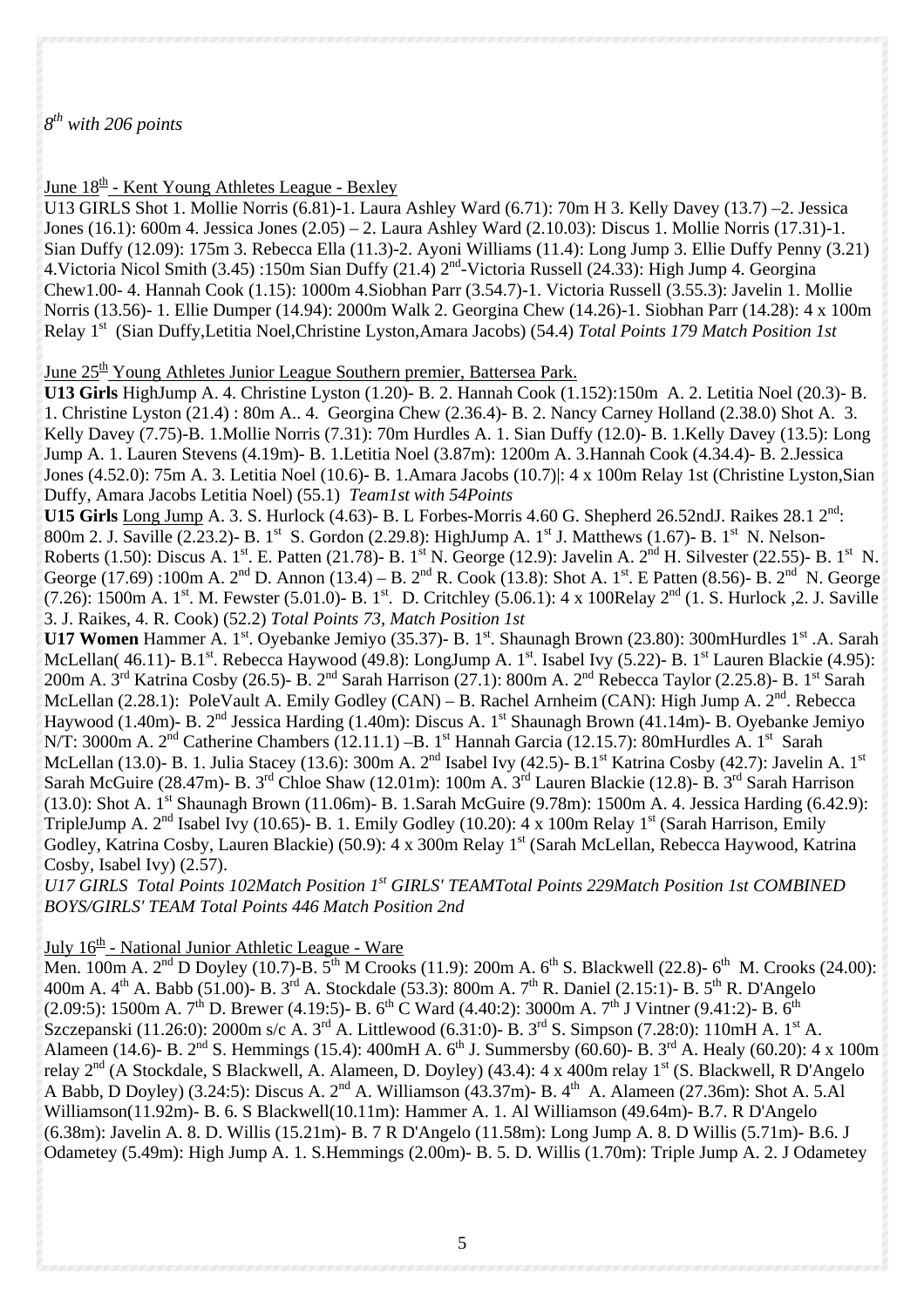(13.97m)- B. 6. D Willis (11.42m): Pole Vault A. 1. S Huggins (4.40m)- B. 6. S. Hemmings (2.00m) *Blackheath & Bromley finished 4th with 427.5 points*

Women. 100m A. 6<sup>th</sup> Lauren Blackie (12.8)- B. 6<sup>th</sup> Sarah Harrison (13.2): 200m A. 3<sup>rd</sup> Kara Graham (25.2)- B. 8<sup>th</sup> Sarah Harrison (27.3): 400m A. 2<sup>nd</sup> Rebecca Syrocki (57.6)- B. 3<sup>rd</sup> Katrina Crosby (61.5): 800m A. 6<sup>th</sup> Rebecca Taylor (2.28.6)- B. 4th Ella Fisher (2.28.1): 1500m A. 3rd Bryony Proctor (4.47.1*)(PB)-* B. 6th Rebecca Taylor (5.52.9): 3000m A.  $6^{th}$  Sarah Coombs (12.09.2)- B.  $3^{rd}$  Laura Kastoryano (13.40.7): 1500ms/c  $3^{rd}$  Catherine Chambers (6.19.3): 100MH A.  $8^{th}$  Jo Wood (8 17.9)- B. 3<sup>rd</sup> Leanne Critchley (18.1): 400mH 1<sup>st</sup> A. Sarah Harrison (66.1)- B.  $5<sup>th</sup>$  Jo Wood (77.8): 4 x 100m relay  $3<sup>rd</sup>$  (Lauren Blackie, Sarah Harrison, Rebecca Syrocki ,Kara Graham) (3 50.2): 4 x 400m relay 3rd (Sarah McLellan, Ella Fisher, Katrina Crosby, Rebecca Syrocki) (4.08.9): Discus A. 8th Chloe Shaw (18.97m): B.  $8^{th}$  Katrina Crosby (11.46m): Shot A.  $8^{th}$  Leanne Critchley (6.59m)- B. 7<sup>th</sup> Sarah Harrison (6.41): Hammer A.  $8^{th}$  Rebecca Taylor (11.90m)- B.6<sup>th</sup> Jo Wood (8.93m): Javelin A.  $4^{th}$  Emily Godley (17.97m)- B.  $7<sup>th</sup>$  Chloe Shaw (12.34m): Long Jump A.  $7<sup>th</sup>$  Lauren Blackie (4.98m)- B.  $5<sup>th</sup>$  Jade Castell (4.86m): High Jump A.  $2<sup>nd</sup>$ Anna Smith (1.55m)- B.  $2^{nd}$  Jessica Harding (1.40m): Triple Jump A. 6<sup>th</sup> Jade Castell (10.68m)- B. 5<sup>th</sup> Rachel Arnheim (9.79m): Pole Vault A. 1<sup>st</sup> Rachel Arnhiem (3.30m)- B.  $1<sup>st</sup>$  Emily Godley (3.20m). July  $16<sup>th</sup>$  National Junior League Match 3 - Stevenage

 $100m$  A.  $2<sup>nd</sup>$  D Doyley (10.7)- B.  $5<sup>th</sup>$  M Crooks (11.9): 200m A.  $6<sup>th</sup>$  S. Blackwell (22.8)- B.  $6<sup>th</sup>$  M Crooks (24.00): 400m A.  $4^{\text{th}}$  A. Babb (51.00)- B. 3<sup>rd</sup> A. Stockdale (53.3): 800m A. 7<sup>th</sup> R. Daniel (2.15:1)- B. 5<sup>th</sup> R.D'Angelo (2.09:5): 1500m A.  $7^{th}$  D. Brewer (4.19:5)- B. 6<sup>th</sup> C. Ward (4.40:2): 3000m A.  $7^{th}$  J. Vintner (9.41:2)-B. 6<sup>th</sup> B. Szczepanski (11.26:0): 2000m s/c A.  $3^{\text{rd}}$  A. Littlewood (6.31:0)- B.  $3^{\text{rd}}$  S. Simpson (7.28:0):110mH A.  $1^{\text{st}}$  A. Alameen (14.6)- B.  $2<sup>nd</sup>$  S. Hemmings (15.4): 400mH A. 6<sup>th</sup> J. Summersby (60.60)- B.3<sup>rd</sup> A. Healy (60.20): 4 x 100m  $2<sup>nd</sup>$  (A. Stockdale, S Blackwell A Alameen, D Doyley)(43.4): 4 x 400m 1<sup>st</sup> (S. Blackwell, R D'Angelo, A Babb, D Doyley(3.24:5): Discus A.  $2<sup>nd</sup>$  Al Williamson (43.37m)-  $4<sup>th</sup>$  A. Alameen (27.36m): Shot A.  $5<sup>th</sup>$  Al Williamson (11.92m)- B. S Blackwell (10.11m): Hammer A. 1<sup>st</sup> Al. Williamson (49.64)- B. 7<sup>th</sup> R. D'Angelo (6.38?): Javelin A. 8<sup>th</sup> D. Willis (15.21m)- B. 7<sup>th</sup> R. D'Angelo (11.58m): Long Jump A. 8<sup>th</sup> D. Willis 5.71m)- B. 6<sup>th</sup> J. Odametey (5.49m): High Jump A. 1st S. Hemmings (2.00m)- B. 5<sup>th</sup> D. Willis (1.70m): Triple Jump A. 2<sup>nd</sup> J. Odametey (13.97m)- B. 6<sup>th</sup> D. Willis (11.42m): Pole Vault A. 1st S. Huggins (4.40m)- B. 6th S. Hemmings (2.00m). *Blackheath & Bromley A string team. 3rd. 269 points. B. string team. 4th 427.5 points.* 

July  $22^{\text{nd}}$  - Southern League - Div 2 Portsmouth

100m A. 5. Tim Ayres (12.5)- B. 5. Mark Purser (13.20): 200m A. 5. Tim Ayres (25.10)- B. 5. Mark Purser (28.1): 400m A 4 Dale Willis (53.10)- B 5. Dan Ryan (54.10): 800 A. 1. Martin Airey (1.58.3)- B 1. Dan Ryan (1.59.5) 1500m A. 1. Scott Overall (4.06).5 B 2. David McKinlay (4.23.6): 5000m A 1. Scott Overall (14.55.6) B 1. Peter Tucker (15.23.1): 110H A 4. Paul Sutherland (18.1) B 4. Richard Holt (18.50): 400mH A 3. Paul Sutherland (57.5) B 3. Richard Holt (60.3): 3000m s/c A. 4. David McKinlay (10.37.2)- B 3. Richard Hall (11.20.3): HJ A. 5. Dale Willis (1.65m)- B 4. Mark Purser (1.30m): LJ A 5 Paul Sutherland (5.56m)- B 5. Tim Ayres (4.98m): TJ A 4. Dale Willis (11.76)- B 5. Tim Ayres (9.77): PV A 5. John Robinson (1.10m)- B 5. Mark Purser (1.10m):SP A. 3. Alex Pope (11.42m) B 5. Paul Sutherland (7.71): JT A 1. Alex Pope (52.93)- B 3. Paul Sutherland (35.58): HT A 4. Alex Pope (33.19)- B 5 John Robinson (11.12): 4x100m relay 4<sup>th</sup> . (Paul Sutherland ,Tim Ayres, Mark Purser, Dale Willis) (47.5):4x400m 2<sup>nd</sup> (Martin Airey,Dan Ryan,Dale Willis, Scott Overall) (3.32.9) July  $29<sup>th</sup>$  Norwich Union Grand Prix.

Women's 200m 5. M. Douglas (23.81)- 200m (Spar Sprints Initiative) J. Akala (22.18)- Javelin 6. C. Lawrence 30<sup>th</sup> July. British Athletics League Plate. Semi-final, Eton.

**Men**. 100m. 1. D. Grant (10.5): 200m. 1. D. Grant (20.98): 400m 2. N. Simpson (49.11): 800m 1. S. Overall (1.54.15): 1500m 1. M. Skinner (3.52.31): 5000m 3. P. Tucker (15.33.16): 10,000m 7. R. Hall (40.57.33): 110m hurdles 2. M. Elliott (14.53): 400m hurdles 5. P. Sutherland (56.87): 3000m s/c 5. A. Gibbins (10.05.99): Discus 7. P. Sutherland (22.91m): Hammer 6. J. Robinson (11.12m): HJ 4. B. Barikor (1.80m): Jav. 1. S. Harvey (62.13m): LJ 4. S. Bobb (6.49m): PV. 4(joint) J. Robinson (1.50m): shot 5. M. Elliott (11.41m): TJ 1. S. Bobb (14.74m): 4x100m relay. 1<sup>st</sup> (D. Doyley, J. Barbour, J. Golding, J. Grant) (40.34): 4x400m relay. 1<sup>st</sup> (N. Simpson, J. Golding, I. Allerton, D. Doyley) (3.17.01).

**Women**. 100m 7. J. Butler (15.18): 200m 5. K. Murray (26.37): 400m 5. S. McLellan (1.00): 800m 3. J. Butler (2.22.07): 1500m 3. J. Butler (4.56): 3000m 2. B. Proctor (10.28.12): 100m hurdles 6. E. Hughes (20.44): 400m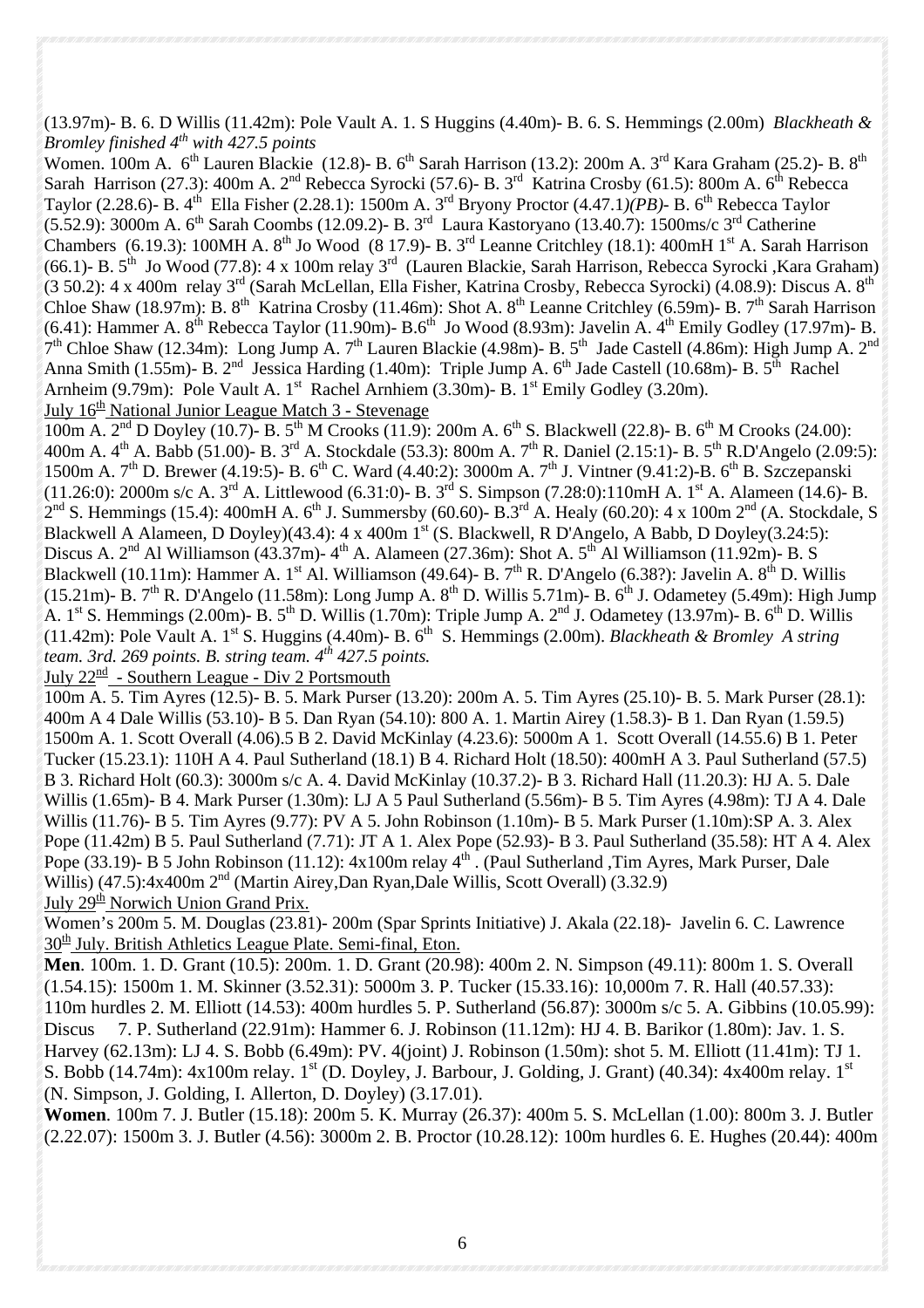hurdles 2. K. Murray (1.03.28): Discus 1. S. Brown (44.23m): Hammer 3. B. Simpson (29.09m): HJ 3(joint) S. Alaneme (1.40m): Jav 1. C. Lawrence (40.63m): LJ 6. K. Murray (4.51m): PV 1. E. Hughes (3.50m): Shot 3. S. Brown (11.88m): TJ 7. S. Allerton (8.79m):  $4x100m$  relay.  $4^{th}$  A. Jacobs, S. McLellan, J. Butler, K. Murray) (55.40): 4x400m relay. 3rd. (K. Murray, S. McLellan, J. Butler, E. Fisher) (10.27). *Blackheath & Bromley finished 2nd with 224.5 points)*

 $19<sup>th</sup>$  to 30<sup>th</sup> July. European Masters Championships, Poznan, Poland

M40. 1. D. Taylor (14.42.34) (*gold medal*): M55. 400m 2. R. Minting (55.58) (*silver medal*): 800m 1. R. Minting (2.07.42) (*silver medal*): 1500m . 1. R. Minting (4.40.19) (*gold medal*):4x100m relay: Team 2nd : 4x400m Team  $1^{st}$ : M50. 100m SF. 1. T. Phillips (12.21)- F. 8. T. Phillips: 200m heats T. Phillips (25.51)- SF T. Phillips (25.46). M70. PV. 3. J. Day (2.40m).(*bronze medal*)

August  $5<sup>th</sup>$  British League (senior men)- Sheffield

100m. A. 1st Dwayne Grant (10.5)- B. 1. Jonathan Barbour (10.8): 200m A. 2. Julian Golding (21.7)- B. 2 Danny Doyley (21.8): 400m A. 2. Neil Simpson (48.9)- B. 4. Ian Allerton (50.8): 800m A. 3. Scott Overall (1.55.9)- B. 3. Martin Airey (1.55.6): 1500m A. 1. Scott Overall (3.53.2)- B. 1. Jamie Atkinson (3.55.8): 5000m A. 1. Scott Overall (14.33.0)- B. 2. Joe Mills (15.27.8): 3000m S/C A. 4. David McKinlay (9.54.7)-B. 1. Peter Tucker (9.55.9): 110m H A. 1. Mensah Elliott (14.9)- B. 3. Paul Sutherland (16.8): 400m H A. 3. Ed Harrison (54.3)- B. 3. Paul Sutherland (57.5): LONG JUMP A. 2. Neil Simpson (6.87m)- B. 2. Sam Bobb (6.65m): TRIPLE JUMP A. 4. Sam Bobb (14.29)- B. 4. Ian Allerton (12.45): HIGH JUMP A. 7. Neil Simpson (1.70m)- B. 4. Alex Pope (1.70m): POLE VAULT A.7. Alan Hardy (3.40m)- B. 3. Alex Pope (2.10m): SHOT A. 5. Mensah Elliott (11.35m)- B. 4. Alex Pope (10.36m): HAMMER A. 6. Alistair Williamson (48.79)- B. 5. Alex Pope (33.93): DISCUS A. 6. Alex Pope (37.52)- B. 4. Alistair Williamson (37.39): JAVELIN A. 1 Stuart Harvey (62.93)- B. 5. Alex Pope (39.94): 4x100m relay 1<sup>st</sup> team (Dwayne Grant, Jonathan Barbour, Julian Golding, Danny Doyley) (40.6): 4x400m relay 3<sup>rd</sup> team (Neil Simpson, Ian Allerton, Ed Harrison, Danny Doyley) (3.17.9). *Blackheath & Bromley finished 3rd with 352 points*.

August  $5^{\text{th}}$  - Southern League - Div 2 Chelmsford

100m A. 2. Duane Bovell (10.9)- B. 5. Mark Purser (12.90): 200m A. 2. Duane Bovell (22.70)- B. 3. Tom Robinson (24.1): 400m A. 1. Daniel Haque (49.80)- B. 3. Richard Daniel (54.70): 800m A. 4. Richard Daniel (2.09.1)- B. 4. Chris Hogg (2.15.7): 1500m A. 1. Daniel Ryan (4.16.2) B. 1. Danny Brewer (4.18.9): 5000m A. 4. Jon Thorpe (16.01.2) B. 4. Alistair Cliff (17.11.0): 110mH A. 5. Richard Holt (17.2)- B. 2. Mark Purser (17.60): 400Hm A. 2. Dale Willis (61.7)- B. 2. Richard Holt (60.1): 3000mS/C A. 4. Chris Hogg (11.48.4)- B. 4 Michael Leal (12.10.8): HJ A. 5. Dale Willis (1.75m) B. 4. Chris Hogg (1.50m): LJ A. 3. Dale Willis (5.71m) B. 2. Mark Purser (5.48m): TJ A. 3. Dale Willis (12.29m)- B. 3. Richard Daniel (10.81m): PV A. 1. Tom Robinson (4.20m)- B. 2. Jim Day (2.40m): SP A. 5. Duane Bovell (9.69m)- B. 5. Richard Holt (6.94m): DT A. 5. Richard Holt (20.75m)- B. 5. Mark Purser (19.64m): JT A. 5. Richard Holt (31.53m)- B. 5. Mark Purser  $(5.24m)$ : HT A 5 John Robinson (11.72m)- B. 5. Richard Barrett (9.52m): 4x100m relay 3<sup>rd</sup> (Mark Purser, Richard Holt, Daniel Haque, Duane Bovell) (46.5): 4x400m relay A. 3. Dale Willis, Richard Daniel,Danny Brewer,Daniel Ryan)(3.39.1) *Blackheath and Bromley finished 3rd with 93.5 points*

August 5<sup>th</sup>. AAA's Under 17 and Under 15 Championships, Birmingham **U17 women.** Discus. 1<sup>st</sup>. Shaunagh Brown (44.95): 5km walk 1<sup>st</sup> Chelsea O'Rawe Hobbs (26.44.55): PV. 1. Rachel Arnheim (3.20m)- Emily Godley (3.10m): 100m 3rd James Akala (10.73): 200m 2nd James Alaka (21.68): **U15 boys** 400m 2nd Dan Putnam  $(51.22)$ : 800m 3<sup>rd</sup> Stephen Cavey (2.03.38): 1500m s/c 5<sup>th</sup> Alex Bruce Littlewood (4.37.79): Hammer  $1<sup>st</sup>$  Andrew Jordon (56.20).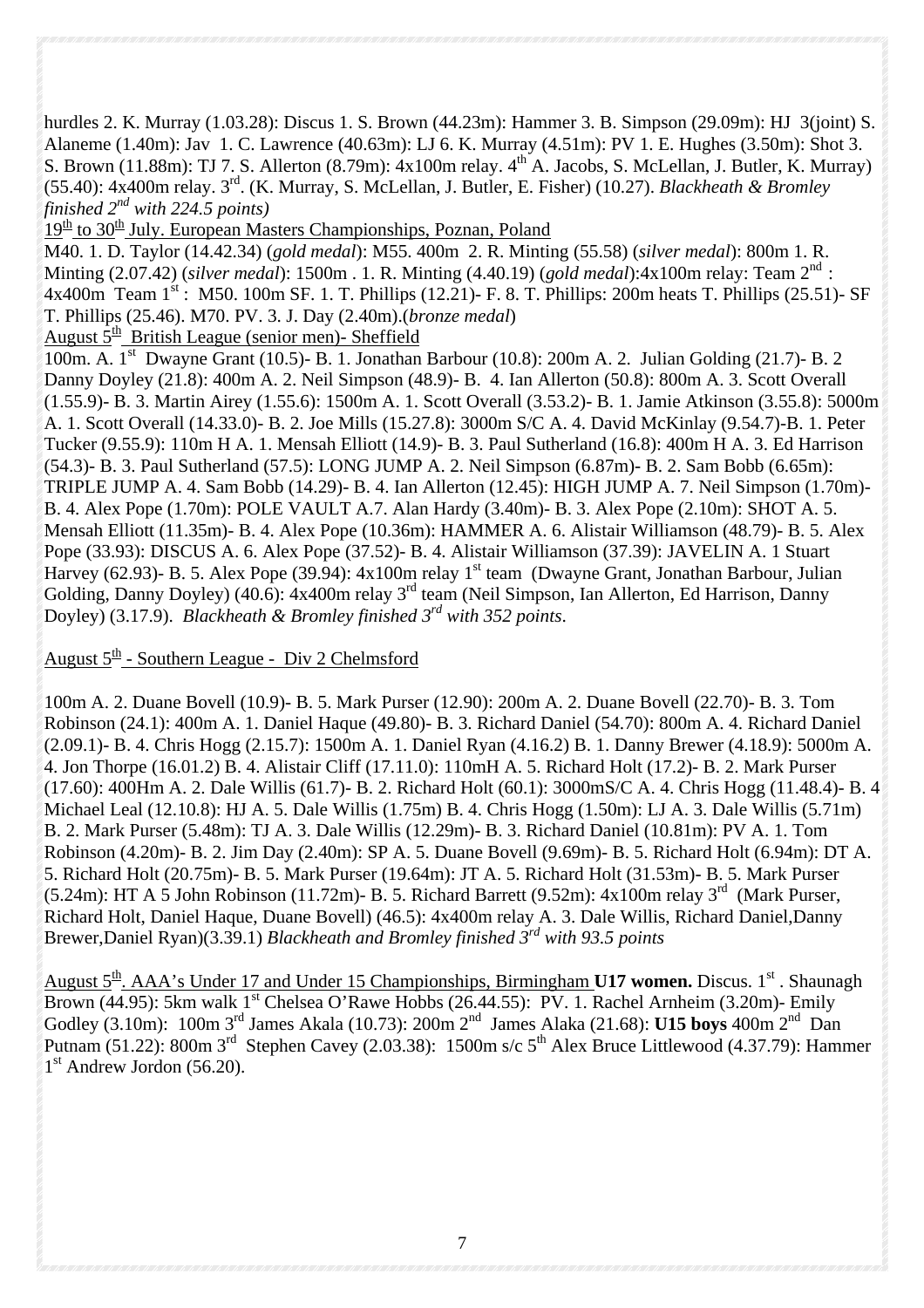## August  $6<sup>th</sup>$  - Kent Young Athletes League - Sutcliffe Park

**Under 13's** Shot A. 1 Mollie Norris (7.49)- B.1. Kelly Davey (8.86): 70m Hurdles A. 2. Sian Duffy (11.6)- B.1.Lauren Stevens (12.0): 600m A. 3.Hannah Cook (2.03)- B.1.Francesca Waters (2.04.9): Discus A.Mollie Norris NT- B.1.Ellie Dumper (15.67):75m A. 2.Letitia Noel (11.1)- B.2.Christine Lyston (10.7): Long Jump A.2. Lauren Stevens (4.09)-B. 2.Letitia Noel (3.35):150m A. 2.Amara Jacobs (21.1)- B. 1.Sian Duffy (21.1): High Jump A. 3.Christine Lyston (1.25m)- B. 2. Hannah Cook (1.15m): 1000m A.1.Georgina Chew (3.27)- B. 3. Siobhan Parr (3.59): Javelin A. 1.Mollie Norris (20.09m)- B. 1.Ellie Dumper(13.06m): 2000m Walk A.2. Georgina Chew (14.53.8)- B.2. Siobhan Parr (14.09.6): 4 x 100m Relay (Christine Lyston,Letitia Noel,Amara Jacobs,Sian Duffy)(54.8). **Under 15's** Javelin A. 3. Nicole George (13.31m)-75m Hurdles A 2. Nenisha Nelson Roberts (13.2)- B. 1. Michelle Fewster (16.1): 800m A. 2.Danielle Critchley (2.33.1)-B. 1.Lucy Price (2.38.4): Shot A. 1. Emma Armstrong (7.45m)- B. 1. Nicole George (7.6m): 100m A. 2. Jasmyn Raikes (13.2)- B. 2. Rebecca Cook (13.8): Pole Vault A. 1.Jessica Nicol-Smith (2.3m)- B: High Jump A. 1. Nenisha Nelson Roberts (1.52m)- B. 1. Emma Armstrong (1.4m): 300m A. 5. Michelle Fewster (48.0)- B. 2.Danielle Critchley (47.1): 200m A. 3. Jasmyn Raikes (28.8)- B. 3. Nicole George (29.3): Discus A. 2. Emma Armstrong (17.58m)- B. 3. Danielle Critchley (7.81m): 1500m A. 1. Rebecca Smith (5.14)- B. 1. Michelle Fewster: Long Jump A. 1. Rebecca Cook (4.71m)-B.1. Nenisha Nelson Roberts (4.23m): 2000m Walk A. 1.Rebecca Smith (14.33.2)-B. 1. Lucy Price (14.22.8):  $4x100m$  Relay 1<sup>st</sup> (1 Jasmyn Raike 2 Nicole Georg 3 Rebecca Cook 4 Nenisha Nelson Roberts (52.6)).

## August 12th. BMC Grand Prix Final, Manchester. 1500m. 3. M. Skinner (4.05.29).

August 12/13th. Celtic Games, Waterford, Rep. Ireland. U18men. PV. 1st. S. Huggins (4.70m) (for Scotland) August 12th. U23 Interarea match, Derby. Men. 1500m 1st . J. Atkinson (3.58.60) : Jav. 2nd . S. Harvey (68.08).Women. 3000m walk 9. H. Williams : U20 Hammer. 1st R. Blackie (53.66m).

### August 12th Southern Women's League - Sutton Arena

100m A. 5 K. Welch (14.9)- B. 5. H. Godsell (14.3): 200m A. 5. S. Bye (30.6)- B. 4. H. Godsell (29.9): 400m A. 5. R. Chadwick (67.2)- B. NR: 800m.A. 3. K. O'Mahoney (2:28.7)- B. NR: 1500m A. 2. J. Butler (5:01.7)- B. 5. A. Cilia (6:38.5): 3000m A. 2. J. Butler (10:53.4)\*- B. NR: 400m Hurdles A. 5. K. Welch (79.7)- B. NR : 4x100m relay  $5^{th}$  (56.8): Pole Vault A. 5. A. Cilia (1.70)- B. NJ: Long Jump A. 5. K. Welch (4.53)- B. 4. A Cilia (3.25): Shot Putt A. 2. S. Brown (11.13)\*- B. 5. S. Bye (6.88): Discus A. 1. S. Brown (42.44)\*- B. 3. S Bye (18.97): Javelin A. 4. S. Bye (25.34)- B. 5. A. Cilia (11.20): Hammer A. 1. R. Blackie (53.33)\* -B. 3. S Brown (24.49) **U15s** 100m A 1. D Annon (13.4)- B. 5. R Channon (14.7): 200m A 3. N George (29.8)- B. NR: 800m A. 2. L Price (2:45.8)- B. NR: 1500m A. 3. J Linker (5:53.3)- B. NR: 4x100m  $2<sup>nd</sup>$  (54.0): High Jump A. 5. L Forbes-Morris (1.20m)- B. 5. R Channon (1.15m): Long Jump A. 2. L Forbes-Morris (4.92m)\*- B. 5. D Annon (3.82m): Shot Putt A. 2. N George (8.40m)- B. 1. C Orunta (8.01m): Discus A. 2. N George (21.60)- B. 1. C Orunta (18.58m): Javelin A. 5. R Channon (9.40m)- B. 4. C Orunta (8.94) *Blackheath & Bromley finished 5th with 96 points* \* Athletics Weekly performance

## August  $13<sup>th</sup>$  - National Junior Athletic League - Eton

**Women** 100m A. 2. Anike Shand-Whittingham (12.4)- B. 1.Amy Godsell (12.3):200m A. 1.Amy Godsell(24.9)- B. 3. Kara Graham (26.0): $\overline{400m}$  A.  $4^{\text{th}}$  Katrina Cosby (61.1)-B. 4. Rebecca Haywood (71.0): 800m A. 5. Ella Fisher(2.24.5)-B. 3. Sarah Coombs(2.37.0): 1500m A.5. Ella Fisher(5.07.8)-B.3. Sarah Coombs(5.43.3): 3000m A.5. Catherine Chambers(12.28.7)-B. 4. Debbie Shearing (12.35.0): 100mH A.1. Serita Solmon (14.9)- B. 3. Katie Murray(17.5): 400mH A.1. Katie Murray(66.1)- B. 3. Rebecca Haywood  $(72.6)$ : 4 x 400m relay 4<sup>th</sup> (Katrina Cosby,Amy Godsell,ClareCooper,KatieMurray) (4.15.9): Discus A. 1.